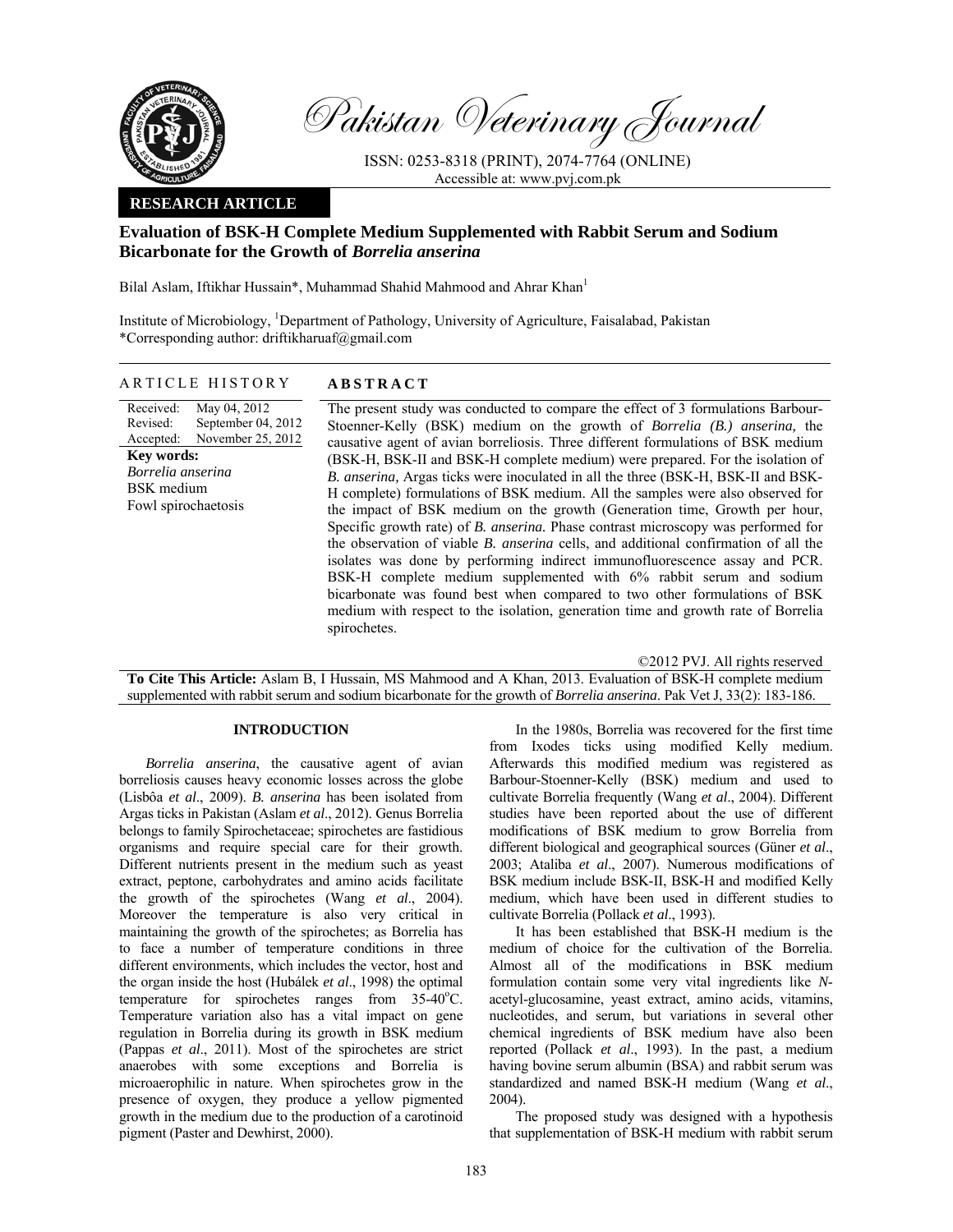and Sodium bicarbonate has a significant impact on the cultivation of *B. anserina*. In the current study, we observed the impact of BSK-H complete medium on the growth of the *B. anserina* during its isolation and compared it with two other formulations of BSK medium (Sigma Aldrich, USA). A comprehensive knowledge of the isolation and growth of this infectious agent is very important from an ecological, epidemiological view point to formulate disease control strategies.

### **MATERIALS AND METHODS**

**Sample collection and processing:** Adult Argas ticks were collected from different poultry farms, in small plastic tubes having 1% myostatin solution to avoid dehydration (Güner *et al*., 2003). Three different formulations of BSK medium were used and dissected ticks were subjected to 5 ml of BSK-II medium, BSK-H medium, BSK-H complete (Sigma Aldrich, USA cat # B8291) medium, respectively, for the cultivation of the spirochetes. Afterwards, samples were incubated at  $37^{\circ}$ C (Barbour, 1984) under microaerophilic condition. Granular growth was observed daily up to 10 days post incubation.

**Confirmation of the isolates:** Isolates were confirmed with the help of dark field and phase contrast microscopy by observing the motile spirochetes (Aslam *et al*., 2012). Additional confirmation of the isolates was done by performing the indirect immunofluorescence assay (IFA) following the procedure of Horta *et al*. (2004) with the help of FITC conjugated anti-Borrelia IgG antibodies  $(B \text{actrec}^{TM})$ . For molecular identification, the isolates were subjected to polymerase chain reaction (PCR) by using specific primers against *fla* B gene with sequences: FP: 5- ACA TAT TCA GAT GCA GAC AGA GGT-3´, RP: 5´- GCA ATC ATA GCC ATT GCA GAT TGT-3´ (Barbour *et al*., 1996). Briefly, PCR master mix was made having a 2.4 µl of 25 mM of MgCl2, 0.6 µl of 10 nM of dNTPs, 0.6 µl of 10 µM of both primers and 1 U of Taq DNA polymerase (Invitrogen). PCR master mix was subjected to a reaction of 30 repeated cycles of 94°C for 30 s, 52°C for 30 s and 72°C for 1 min, final extension was done at 72°C for 10 min and at the end the reaction was terminated at 4°C. Afterwards, 0.8% agarose gel electrophoresis was performed to visualize the PCR products under the gel documentation system (Dolphin-Doc, Wealtec, USA).

**Growth analysis:** Growth of *B. anserina* was observed on daily basis from the  $5<sup>th</sup>$  day post-inoculation to  $10<sup>th</sup>$  day post-inoculation of the samples on the basis of granular growth in BSK-H medium and with the help of spectrophotometer. Furthermore, cells were counted with the help of hemocytometer/counting chamber (Rodríguez *et al*., 2007) under phase contrast microscope after making the appropriate dilution *i.e.,* 1:10. By determining the following parameters a growth curve was constructed; these parameters were determined with the help of following formula (Heroldová *et al*., 1998):  $R(h^{-1}) = 1/log2 [(logN<sub>2</sub> - logN<sub>1</sub>/t)]$ 

Where R  $(h^{-1})$  = Growth per hour

 $N_1$ = Bacteria present at an early stage in exponential phase  $N<sub>2</sub>$  = Bacteria present at some time of exponential phase t = time interval between  $N_1$  and  $N_2$ 

## **RESULTS**

**Isolation of borrelia:** Typical granular growth was observed in all three kinds of BSK medium tubes. Although *B. anserina* was present in all kinds of BSK medium, passage time of Borrelia was found to be lesser (6 days) in BSK-H complete medium as compared to other formulations of BSK medium (8 days). Typical cells of *B. anserina* were observed under phase contrast and dark field microscope (Fig. 1). Subsequently, the isolates  $(n=15)$ reacted positively with *FITC*-conjugated anti-Borrelia antibodies, which confirmed the isolates. Since all the positive samples amplified (*fla* B gene) a PCR product of 750 bp (Fig. 2), that confirmed the isolates on molecular basis.



**Fig. 1:** Dark field microscopic image of *B. anserina* cells, showing typical wavy thread structure of Borrelial cell (100X).



**Fig. 2:** Agarose gel electrophoresis: lanes (2-6) showed an amplified PCR product *fla* B gene of *B. anserine* (750 pb), whereas lane 1 & M showed positive control and marker, respectively.

**Growth analysis:** Growth curves of *B. anserina* in three different formulations of BSK medium are shown in Fig. 3. In both BSK-H medium and BSK-II medium, growth of Borrelia was found to be less as compared to BSK-H complete medium, as its passage time was observed less *i.e*., 5 days whereas the passage time in other two medium were recorded up to 7 days. Among these three media, the shortest generation time (8 hours) was found for those samples, which were inoculated into the BSK-H complete medium whereas the longest generation time (about 12 hours) was found in the samples of BSK-H medium. The samples of the BSK-II medium showed a generation time of 11.5 hours during their incubation. Highest growth rate R  $(0.11h^{-1})$  was observed in the samples of BSK-H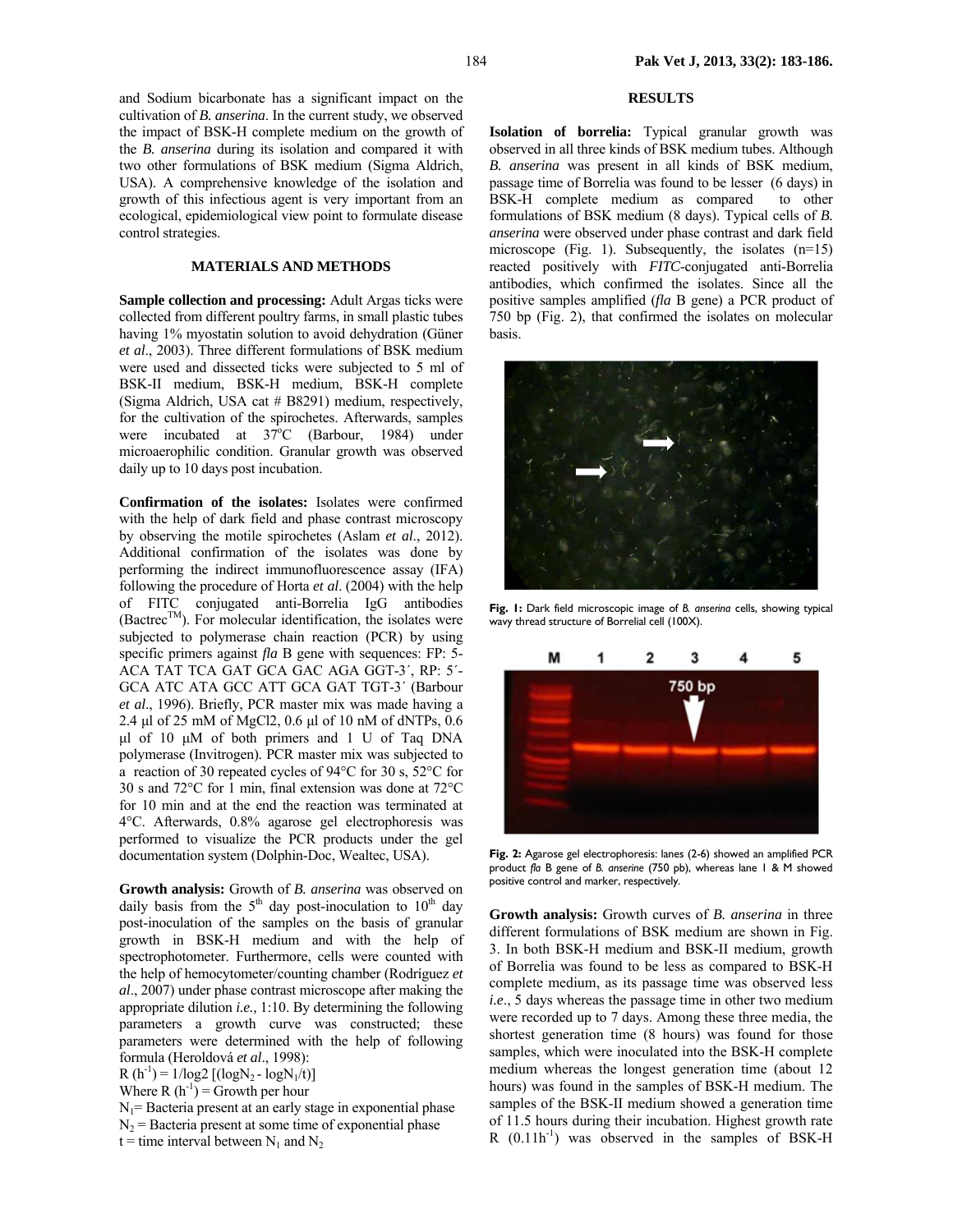

**Fig. 3:** Growth curve of *B. anserina* in different formulations of BSK medium

**Table 1:** Growth parameters of *B. anserina* in different formulations of BSK medium

| <b>Parameters</b>                                                                                                        | Medium Used |               |                       |
|--------------------------------------------------------------------------------------------------------------------------|-------------|---------------|-----------------------|
|                                                                                                                          | BSK-H       | <b>BSK-II</b> | <b>BSK-H</b> complete |
| $G(h)^*$                                                                                                                 | 12.00       | 11.30         | 8.00                  |
| $R(h^{-1})^{**}$                                                                                                         | 0.090       | 0.091         | 0.111                 |
| $\mu$ (h <sup>-1</sup> ), specific growth rate                                                                           | 0.072       | 0.075         | 0.081                 |
| $\star$ and a second the second contract of the second contract of the second contract of the second contract of $\star$ |             |               |                       |

 $*\mathsf{G}$  (h) = Generation time;  $*\mathsf{R}(\mathsf{h}^{-1})$  = Growth per hour

#### **DISCUSSION**

The present study was conducted to observe the effect of different formulations of BSK medium on the growth of Borrelia. Different Borrelia grow differently in BSK medium due to their fastidious nature and to some other changes, which an organism has to face while adapting to the artificial supplementation of biological medium (Rodríguez *et al*., 2007). Borrelia has a very complex structure and microbial physiology as well. BSK-H complete medium is supplemented with 6% rabbit serum which is very essential for Borrelia to grow because it lacks specific genes responsible for the synthesis of different biochemical substances, which are essential to survive, such as amino acids, fatty acids, enzyme cofactors, and nucleotides. Due to its deficiency in some biosynthetic pathways, Borrelia needs serumsupplementation during its *in-vitro* cultivation (Fraser *et al*., 1997). Another reason for the use of serum supplementation for the growth of Borrelia is that it also lacks the ability to elongate long-chain fatty acids. BSK-H complete medium is also supplemented with Sodium bicarbonate as well; it neutralizes the acids produced by the bacteria during its growth, which is very crucial for the maintenance of the medium's pH.

Among different ingredients of BSK medium *N*acetyl-glucosamine (NAG) is a vital component (Pollack *et al*., 1993) for the growth of Borrelia because it integrates into the cell wall, and serves as an energy source. NAG is the basic element of chitin; it makes the cuticle of the tick vector and act as a source of carbohydrate for Borrelia.

In the current study it was observed that BSK-H complete medium has a significant impact on the growth of Borrelia. These results are consistent with some previous studies conducted on the growth analysis of Borrelia, which showed that there are significant differences among the growth kinetics of Borrelia when it is cultivated in different formulations of BSK medium (Wang *et al*., 2004). The logarithmic phase for *B. anserina* while using the BSK-H complete medium was faster as compared to the other two formulations; the result of this part of the study is in accordance with the results of Rodríguez *et al*. (2007). They found that BSK-H medium has a good effect on the growth as compared to modified Kelly medium, while in this study we used BSK-H complete medium to even further facilitate the growth of the Borrelia*.* The number of cells/ml is also lower in BSK-H and BSK-II medium as compared to the BSK-H complete medium; this again verifies the results of the Rodríguez *et al*. (2007) which showed that the cellular concentration was higher in BSK-H medium. Generation time was observed to be lower in case of BSK-H complete medium (up to 8 hours) whereas in case of BSK-H and BSK-II the generation time was calculated to be 12 and 11.5 hours, respectively. It has been established that depending upon the culture conditions and temperature, the generation time of Borrelia ranges from 7 to 20 hours (Preac-Mursic and Wilske, 1993).

Due to the obvious reason of motility the observation of the spirochetes under phase contrast microscope was found very difficult to combat this problem the culture was kept at 4°C, which slows-down the movement of the Borrelia. Afterwards, the confirmation of the isolates as *B. anserina* was done by indirect immunofluorescence, a method used in the early detection of *B. burgdorferi.* 

Flagellin gene-based PCR has been established to detect Borrelia in clinical samples (Lebech and Hansen, 1992). Since it has highly conserved nature among Borrelia species the flagellin gene-targeted PCR analysis can be used to detect the infections irrespective of the causative species. According to these findings we also identified all the isolates as *B. anserina* by flagellin gene based PCR.

Our results showed the impact of BSK medium on the cultivation of Borrelia*.* BSK-H complete medium supplemented with 6% rabbit serum and Sodium bicarbonate augmented the growth, reduced the generation time and enhanced growth rate of Borrelia spirochaetes as compared to two other formulations of BSK medium.

**Acknowledgement:** The present study was funded by Higher Education Commission, Pakistan through indigenous fellowship program Phase-IV.

#### **REFERENCES**

- Aslam B, I Hussain, MS Mahmood, SU Rahman and AB Siddique, 2012. Flagellin gene based phylogenetic analysis of Pakistani strain of *Borrelia anserina* isolated from *Argas* ticks. Afr J Microbiol Res, 6: 3214-3221.
- Ataliba AC, JS Resende, N Yoshinari and MB Labruna, 2007. Isolation and molecular characterization of a Brazilian strain of *Borrelia anserina*, the agent of fowl spirochaetosis. Res Vet Sci, 83: 145-149.
- Barbour AG, 1984. Isolation and cultivation of Lyme disease spirochetes. Yale J Biol Med, 57: 521-525.